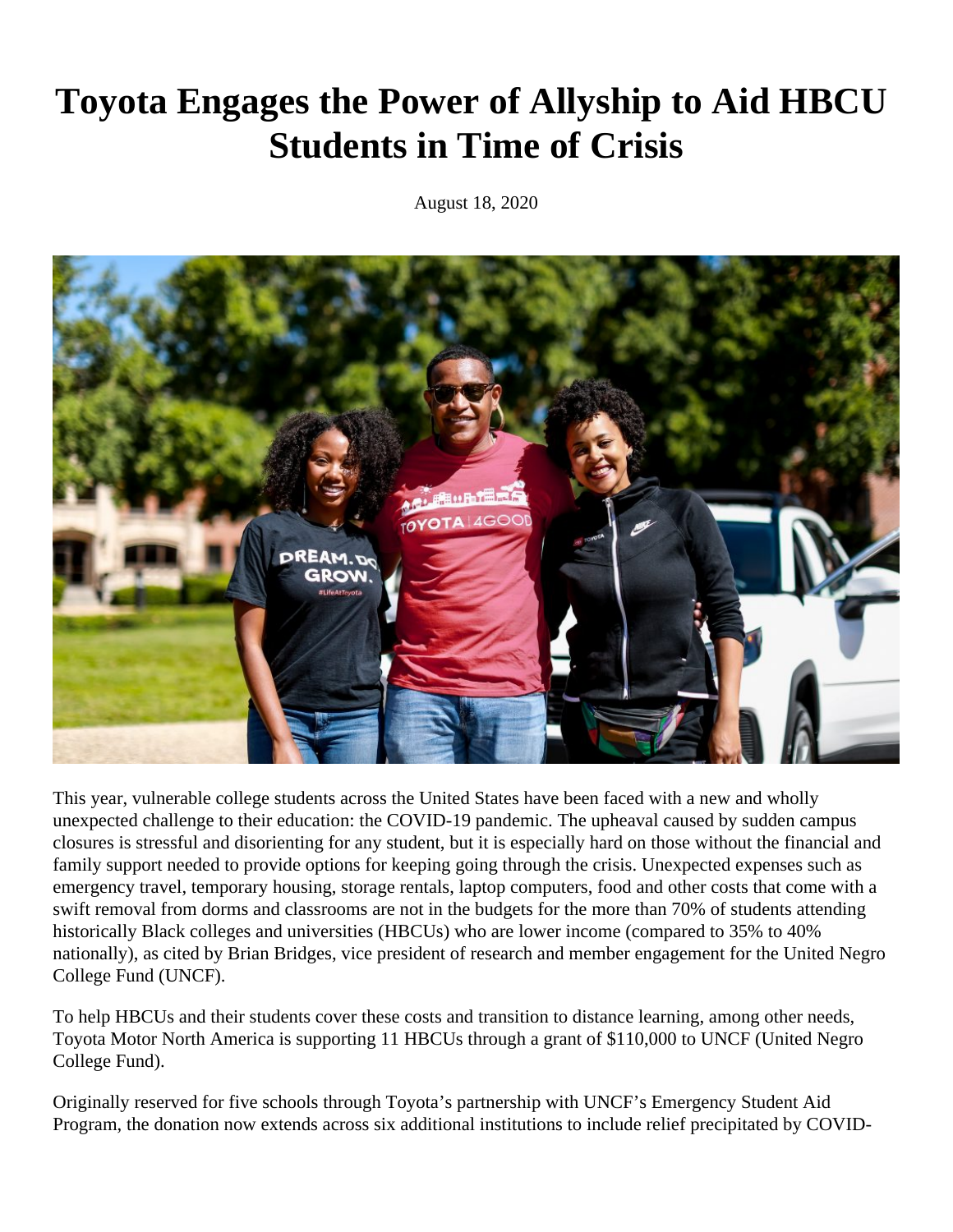19. And it isn't just surprise expenses creating an emergency for this vulnerable student population; with the closing of campuses has come the loss of critical tuition-paying jobs.

"Countless students were impacted by the disruption that the coronavirus outbreak caused," says Jessica Tay who leads Workforce Readiness and Community Connections at Toyota. "For example, students who participated in work-study programs were left unemployed when campuses closed. As a result, many student were put in a financially precarious place, and we just want to provide support and relief to those in need."

The UNCF Emergency Student Aid (ESA) program typically covers six areas: emergency retention grants, degree completion aid, emergency loans, natural disaster relief, food insecurity grants and housing insecurity payments. But during the COVID-19 crisis, funds will help address additional unanticipated needs caused by outbreak.

"In response to the current health pandemic, UNCF is working hard to administer as many scholarship dollars possible to our member-HBCUs. We can only help one out of every 10 students who apply for financial assistance in the best of times, so this help comes at an especially critical moment," explains Dr Michael L. Lomax, president and CEO, UNCF. "Toyota's allocation of funds to our Emergency Student Aid program coul not have come at a better time. The support will address the immediate and urgent needs of UNCF students."

The challenges for UNCF students are often sizable dies bow that while the world grapples with the global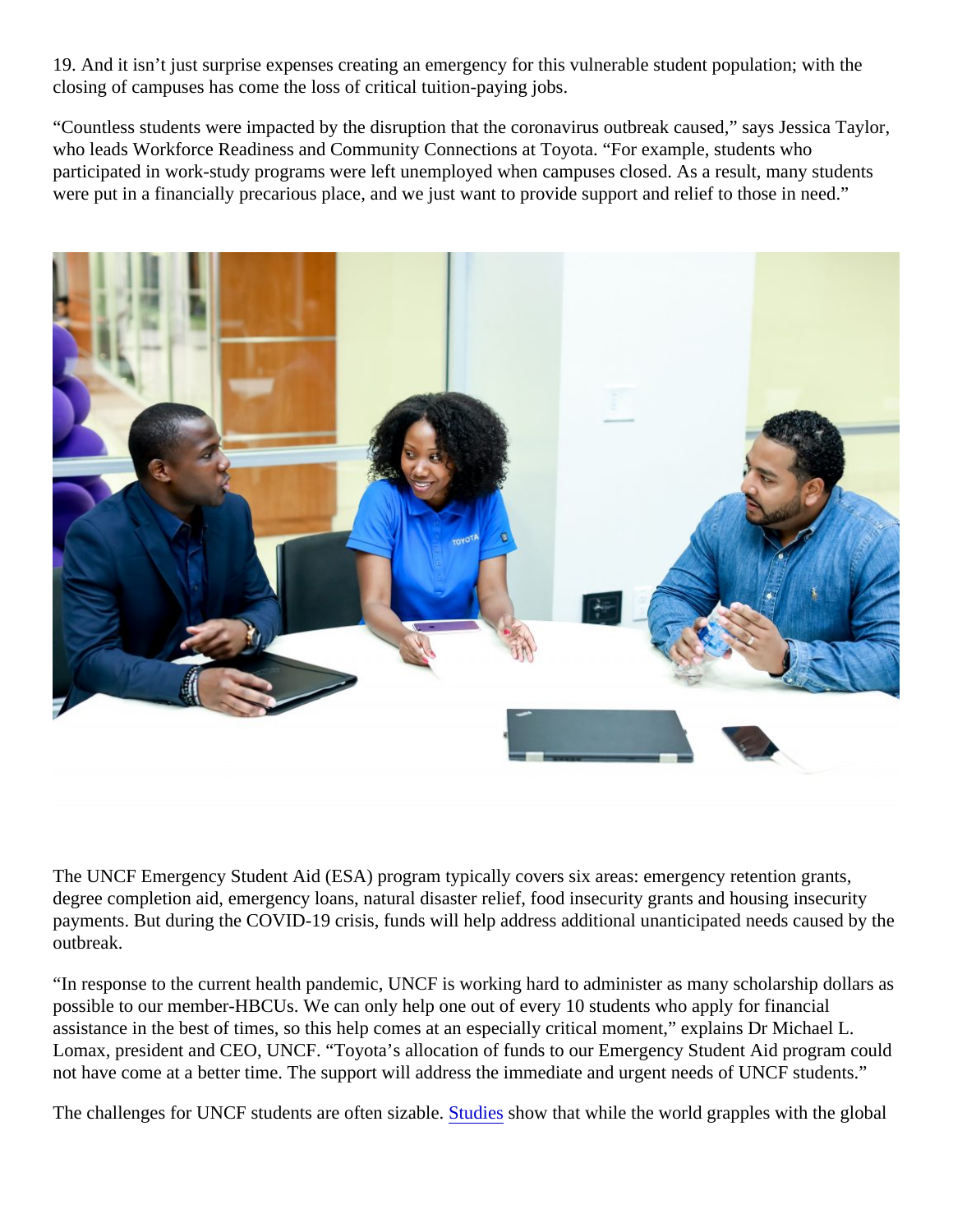coronavirus pandemic, many minorities and disadvantaged populations are at greater risk of impact due to ongoing inequalities in access to adequate health care, education and economic opportunities.

According t[o The Journal of Blacks in Higher Educat](http://www.jbhe.com/features/50_blackstudent_gradrates.html)icaven under normal circumstances the college graduation rate for African American students in the U.S. stands at 42%, as opposed to 62% for their white counterparts. However NCF reports that, while HBCUs only make up 3% of the nation's colleges and universities, they enroll 10% of all African American students and produce almost 20% of all African American graduates. Financial assistance is a key factor to successful graduation outcomes within this demographic.

"We believe that the lack of access to quality education and opportunities are some of the barriers prohibiting professional success," says Taylor. "By partnering with HBCUs, we're connected with institutions that share our core values and put us in direct contact with a diverse pipeline of talent. Investing in students' education is something we're proudly committed to."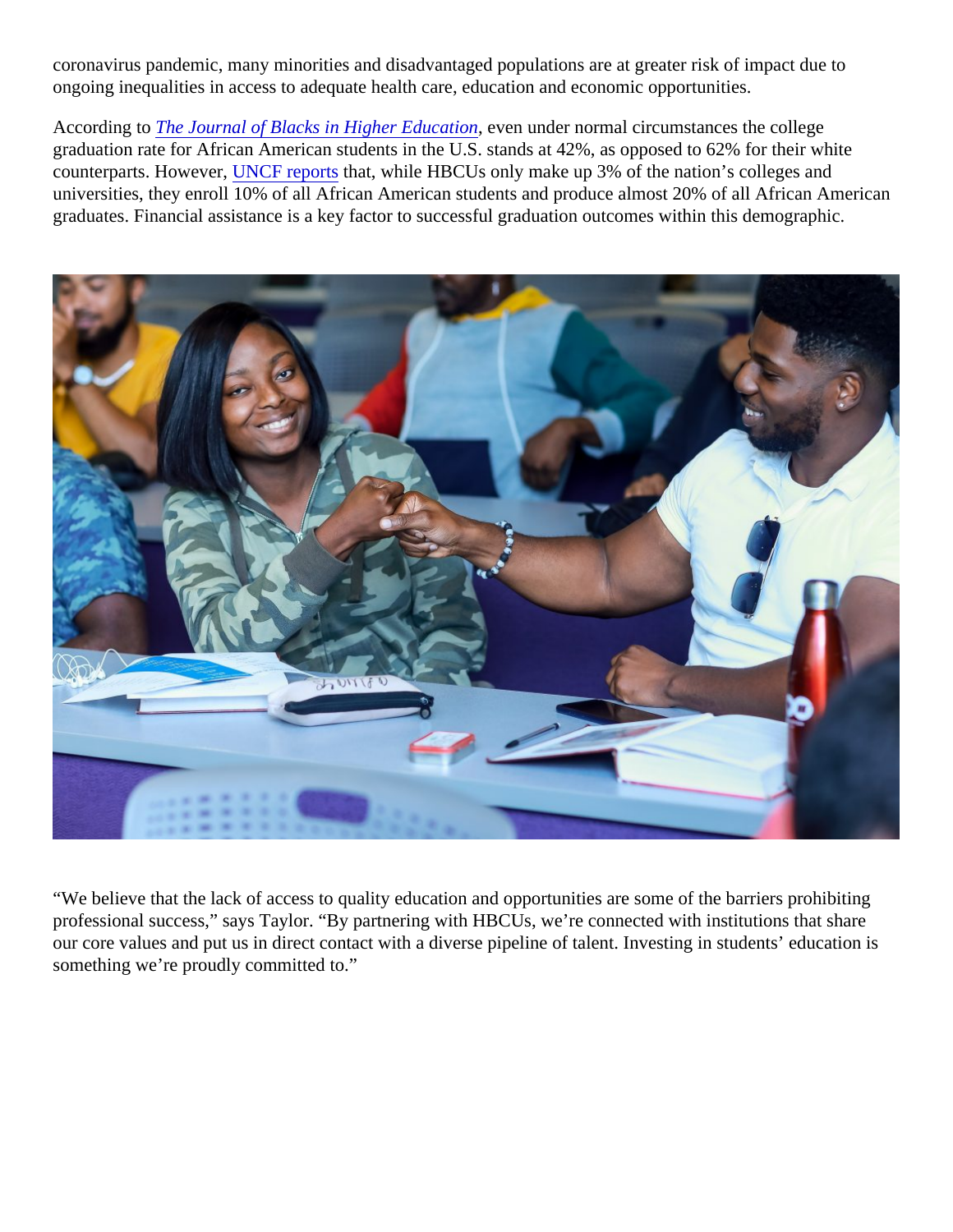Diversity and inclusion are long-held commitments at Toyota, grounded in the company's foundational principles of respect for people and continuous improvement. In the spirit of allyship, Toyota engages with its partners and team members to create the kinds of opportunities that offer pathways to success. Workforce development initiatives champion diverse groups and a culture of inclusion drives new ideas, opens dialogues and nurtures talent. But a passion for diversity and inclusion is just the start. Positive and sustained action are where lasting change becomes possible.

"Toyota is a highly valued UNCF partner," Lomax adds. "The company has generously and consistently supported the college aspirations of UNCF students by reducing financial barriers through the funding of renewable scholarships. Toyota's scholarships allow students to focus on their demanding class loads and persist to graduation. Persistence is central to the lives of HBCU students but, without support, it's often not enough. During such an historic crisis, it's even less possible to weather the storm simply by hanging in there."



"These are unprecedented times, and we're devoted to working with our partners to support their efforts in providing students with assistance," says Taylor. "We lean on our partnerships to help alleviate pressures affecting the communities in which we serve."

And it's in partnership where the strengths of allies can do the most good.